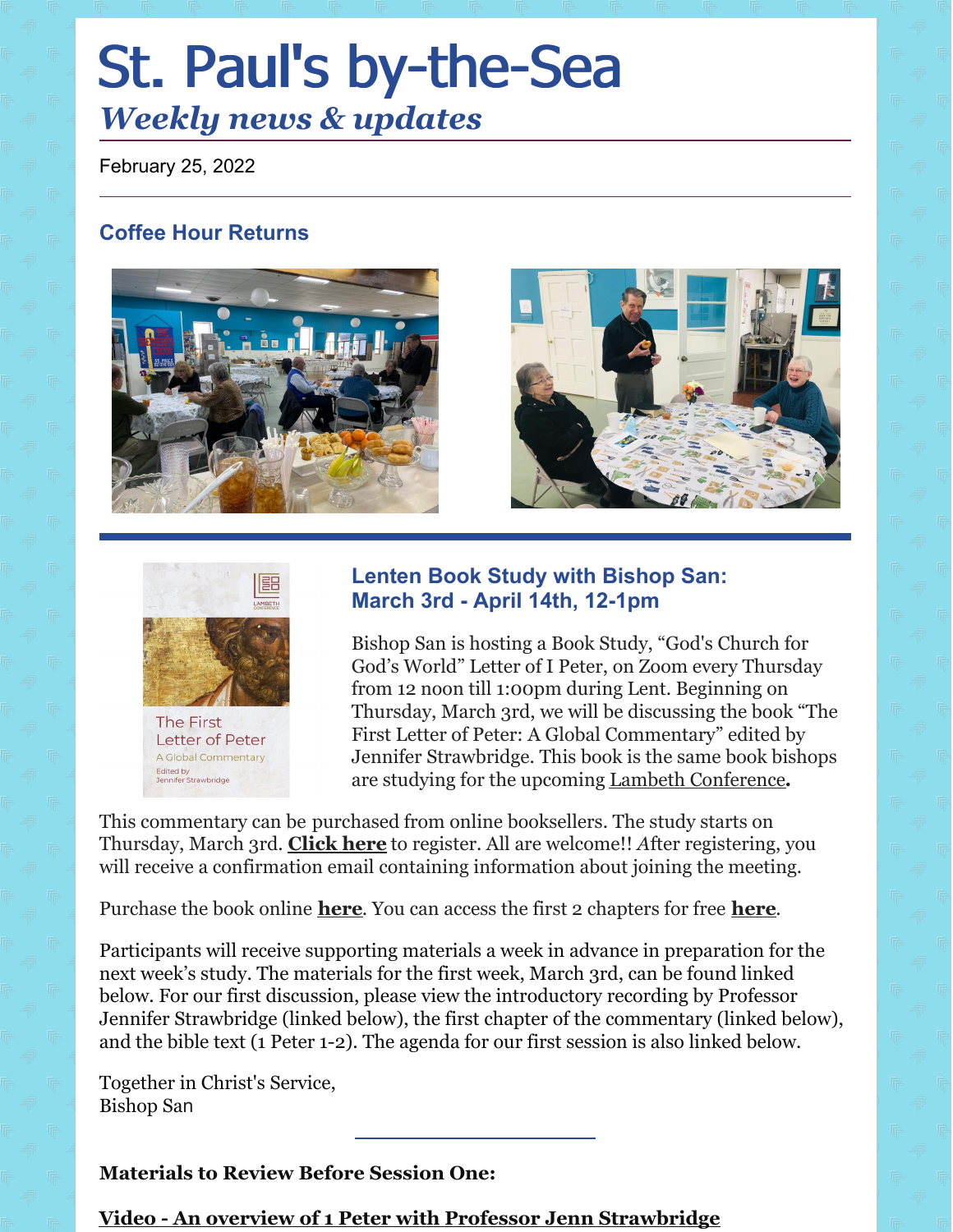#### **The first 2 chapters of the [Commentary](https://r20.rs6.net/tn.jsp?f=001tI3TR2145iQFa8ytw5APFhxfcJt5ENHh7bueUgt3r7cNSwY1MQdZVDQ1EHWKT74sv74Ed8tug15nX6MgAOWDAVBeeddecrnPg0O5CL6zzlajgcNuFTznUPUGWdnLVkBGybmJbmEbmVwQs7Du5psI5atQAI4HzrRlL2r0bCaiRAXRix8tlCedGXUWdUZA3KdVUbecqS_Qf3zyMKsiT590yqjVaFX7ouAPWuv6vriJQe0=&c=Uv9cJK_2HlzhLY1WdgWjohlWUqBP8xNXnU6FljQz5cctZnjQo5DWQQ==&ch=-ulQM7qQgM7uQKMSJUlmkOxn2nmaS0fru3GGQC4oZfovTdvfYTd05Q==) can be viewed here.**

# **Session 1 Agenda 'Called [Together'](https://r20.rs6.net/tn.jsp?f=001tI3TR2145iQFa8ytw5APFhxfcJt5ENHh7bueUgt3r7cNSwY1MQdZVDQ1EHWKT74si4BEgvajU59YhYGCZtIY3DigY1v00cI3VWEd8POwoTCSfYDExrzgBgFRrbhFNqUHd6hig6TH7F8Kmg_VyOpFwJftm1uaekxYlReyXxPWiHdYM_dHzjYgdmZDW3tJhO3vjkAKX5E_IT7nS_5Bu_lc4A==&c=Uv9cJK_2HlzhLY1WdgWjohlWUqBP8xNXnU6FljQz5cctZnjQo5DWQQ==&ch=-ulQM7qQgM7uQKMSJUlmkOxn2nmaS0fru3GGQC4oZfovTdvfYTd05Q==) - 1 Peter 3: 13-16**

#### **Sacred Ground: A Film-based Dialogue on Race and Faith**

Sign Up for "Sacred Ground!" Tom and I participated in "Sacred Ground" in 2019 at The Hillsboro Retreat Center. It covers the history of our country in an honest, informative and sometimes gut-wrenching way. It is a series of readings, videos, and discussions that reflect on where we've been as Americans, and how we got here. If



you have the time, sign up for this course. Francie Thayer and Libby Rice do a wonderful job of leading the discussions. You won't be sorry you enrolled.

Debbie Shuster

A Series - Six Thursday Afternoons March 10, March 24, April 7, April 21, May 5, and May 19 4:00pm - 6:00pm via Zoom

The Retreat House invites you to participate in **Sacred Ground**, a curriculum that is part of the Episcopal Church's long-term commitment to racial healing, reconciliation, and justice in our personal lives, our ministries, and our society. The core of this series is the vision of *beloved community* – where all people are honored and protected and nurtured as beloved children of God. *Why Sacred [Ground?](https://r20.rs6.net/tn.jsp?f=001L_2hKSPacO5NOzx3KS4Zc23rcJ1CNYfIu0oEBV-Czxx7qkZz8OelyqA9YRyPNBOe2JVrLV1Nhbg2xnq6AoMbh_u04frDmwK2xbuw9XrUv-_otZiZ7S-SB-wthSM-Kls9CZL9KQOAseivT_B6lr2h4w==&c=VU3ELLfMP3BJKk4IUH6UVevOBVpCUQdbtHrALwKp_S64BvDR_2dLtA==&ch=hb05yjpcDSnUB8P1db69z8qPnJkF9w4RuJ3s45bIWzvEziG6NUFtpA==)* **Learn more and register here.**



#### **Lent Madness XIII**

Fire up your novenas, it's just five days until Lent Madness XIII begins! **Tim and [Scott](https://www.lentmadness.org/tim-and-scott/)** are back with essential pre-season viewing on this week's episode of Monday Madness. Among other things, they **[highlight](https://youtu.be/d6tpiI39Kic)** some of the big-time saints in this year's epic bracket.

About Lent Madness: Lent Madness began in 2010 as the brainchild of the Rev. Tim Schenck. In seeking a fun, engaging

way for people to learn about the men and women comprising the Church's Calendar of Saints, Tim came up with this unique Lenten devotion. Combining his love of sports with his passion for the lives of the saints, Lent Madness was born on his blog "Clergy Family Confidential" which has subsequently moved locations and become "**Clergy [Confidential](http://clergyconfidential.blogspot.com/)**."

The format is straightforward: 32 saints are placed into a tournament-like single elimination bracket. Each pairing remains open for a set period of time and people vote for their favorite saint. 16 saints make it to the Round of the Saintly Sixteen; eight advance to the Round of the Elate Eight; four make it to the Faithful Four; two to the Championship; and the winner is awarded the coveted Golden Halo. The first round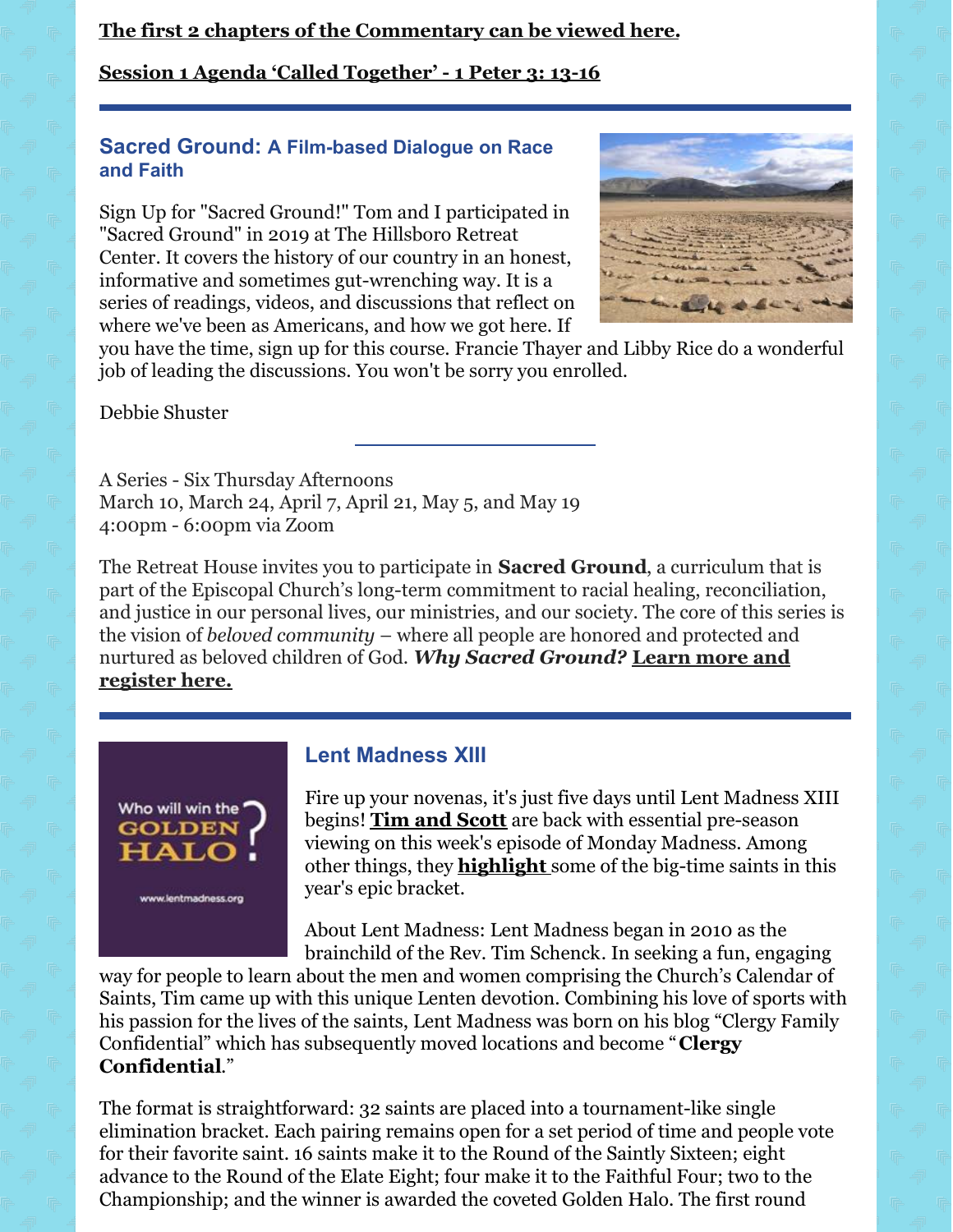consists of basic biographical information about each of the 32 saints. Things get a bit more interesting in the subsequent rounds as we offer quotes and quirks, explore legends, and even move into the area of saintly kitsch. If you're not sure about terminology, **check out our [glossary](https://www.lentmadness.org/wp-content/uploads/2012/01/LENT-MADNESS-GLOSSARY.pdf)**. It's free!

The essence of Lent Madness: allowing people to get to know some amazing people who have come before us in the faith and reminding one another that there's no reason for a dreary Lenten discipline.

The Ocean Cluster of churches, St. Paul's Berlin, St. Paul's bythe-Sea and Church of the Holy Spirit, has not been able to have our three-parish events for the last couple of years, due to Covid. We are anxious to have members of all three churches remember that we are a group, and that when we can, we do things together.

With that in mind, we decided it would be a good Lenten project to pray for members of the Cluster, and not just our own church



**Ocean Cluster** 

members. So we are going to have a postcard prayer project: Each household in the Cluster will get a postcard, asking them to pray for a certain randomly selected household in the Cluster during Lent. We think this will encourage prayer during Lent, but also remind us that we are all in this together, as a group of churches. And it will strengthen our bonds as fellow Christians and Cluster members when we can meet again in person.

Patricia Mulcahy



# **Book Club**

Our February meeting and discussion of *The Dovekeepers* by Alice Hoffman was great. Many thanks to Rev. Penny Morrow and Nancy Baxter for adding to the discussion with their personal stories about Masada.

Our March Book is The Hiding Place by Corrie Ten Boom which we will discuss on Monday, March 21 at 7pm via Zoom. It is an autobiographical memoir by Corrie ten Boom, a devoutly religious

woman who lived in the Holland city of Haarlem during the Nazi occupation. Compelled by her unshakeable Christian morality, she defied tyranny to rescue her Jewish neighbors who faced annihilation during the Holocaust. She was ultimately caught and sent to the notorious Ravensbruck death camp, where she witnessed scenes of unimaginable cruelty. In the camp, it was Corrie's bedrock faith in the glory of God that sustained her. She discovered that love was a far more powerful force than hate—for God's love was truly unconquerable.

Anyone who enjoys reading is welcome to join our group. Contact Debbie Shuster or Jody Farley.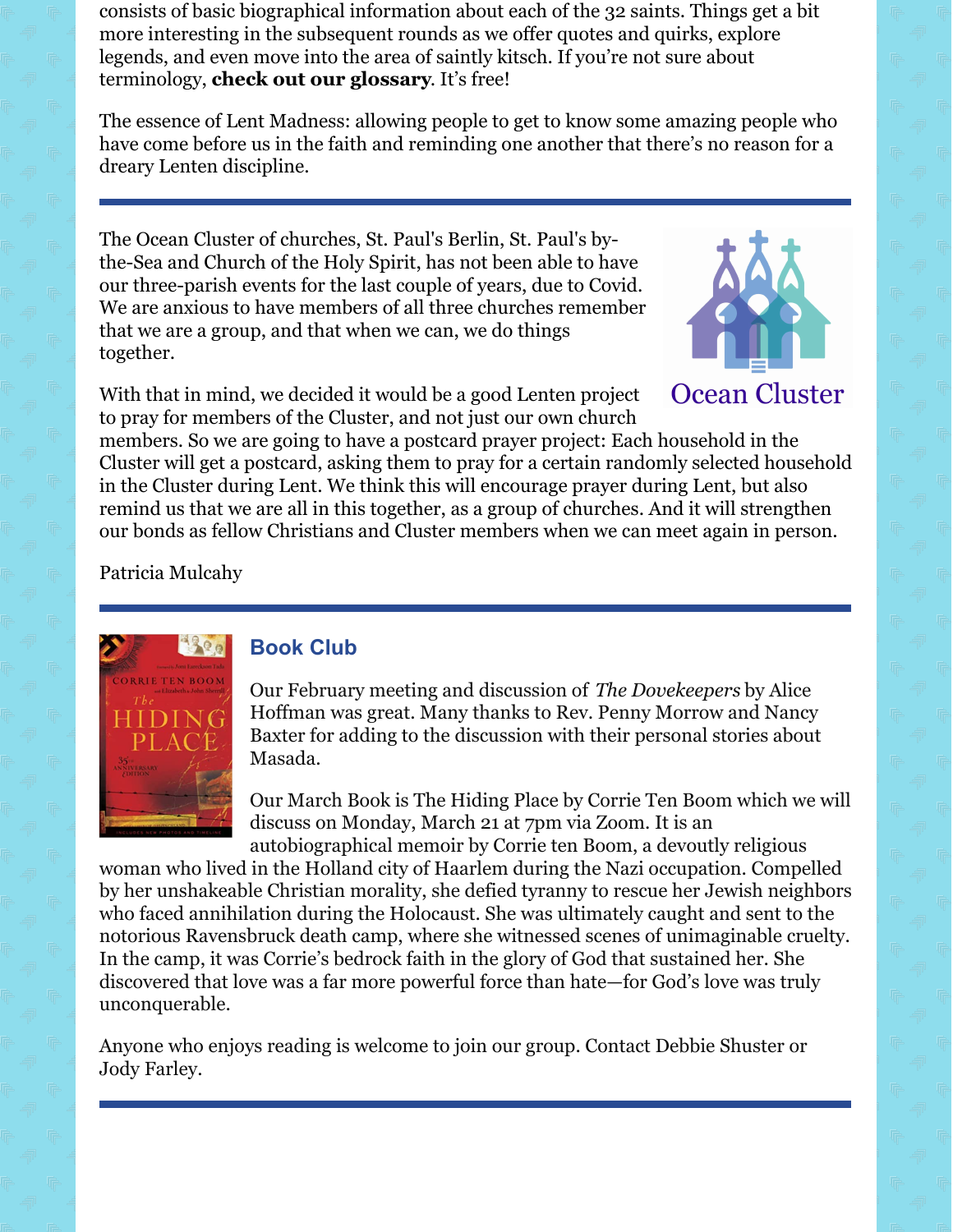# **Sunday Services**



**February 27: The Last Sunday after the Epiphany**

Holy Eucharist, Rite II service with music, celebrated by the Rev. Carl Mosley. **[Click](https://files.constantcontact.com/2d81fdc6201/a3282c87-2d3a-4581-8773-b67a62aa0cba.pdf?rdr=true) here** for a PDF version of the 2/27/2022 bulletin so you can follow along.



#### **Ash Wednesday Holy Eucharist Service & Imposition of Ashes March 2, 2022 7:00 pm**

**[Click](https://files.constantcontact.com/2d81fdc6201/4226d2b3-ccdb-4dbc-8dc5-28aa1f2feb84.pdf?rdr=true) here** for a PDF version of the 2/27/2022 bulletin so you can follow along.



# **Happy Birthday**

Virginia Mosley (2/28) Linda Holloway (3/1) Karen Gordon (3/4) Adam Showell (3/5)



**Online Services**

**[Click](https://www.facebook.com/StPaulsByTheSeaEpsicopalChurch/videos/422261326316706) here** to watch the February 20th Holy Eucharist service.

# **Prayer List**

*Please keep those on our prayer list in your daily prayers.*

Robbie Whittington Joyce, Cindy Dreslin, Kyle Harmon, Shirley Connor, Jose Cabrera, Ryan Fischer, Katlyn, David Warren, Letty Trimper Hurst, Rev. Penny Morrow, Fr. Joe Rushton, Connie Mayers, Doug Dryden, Brian Friedman, Grace, Fr. Ron Knapp, Delores Rothermel, Ronnie Skinner, Randy Hastings, Gary Ballard, Hugh, Frank Candeloro, Jr.,